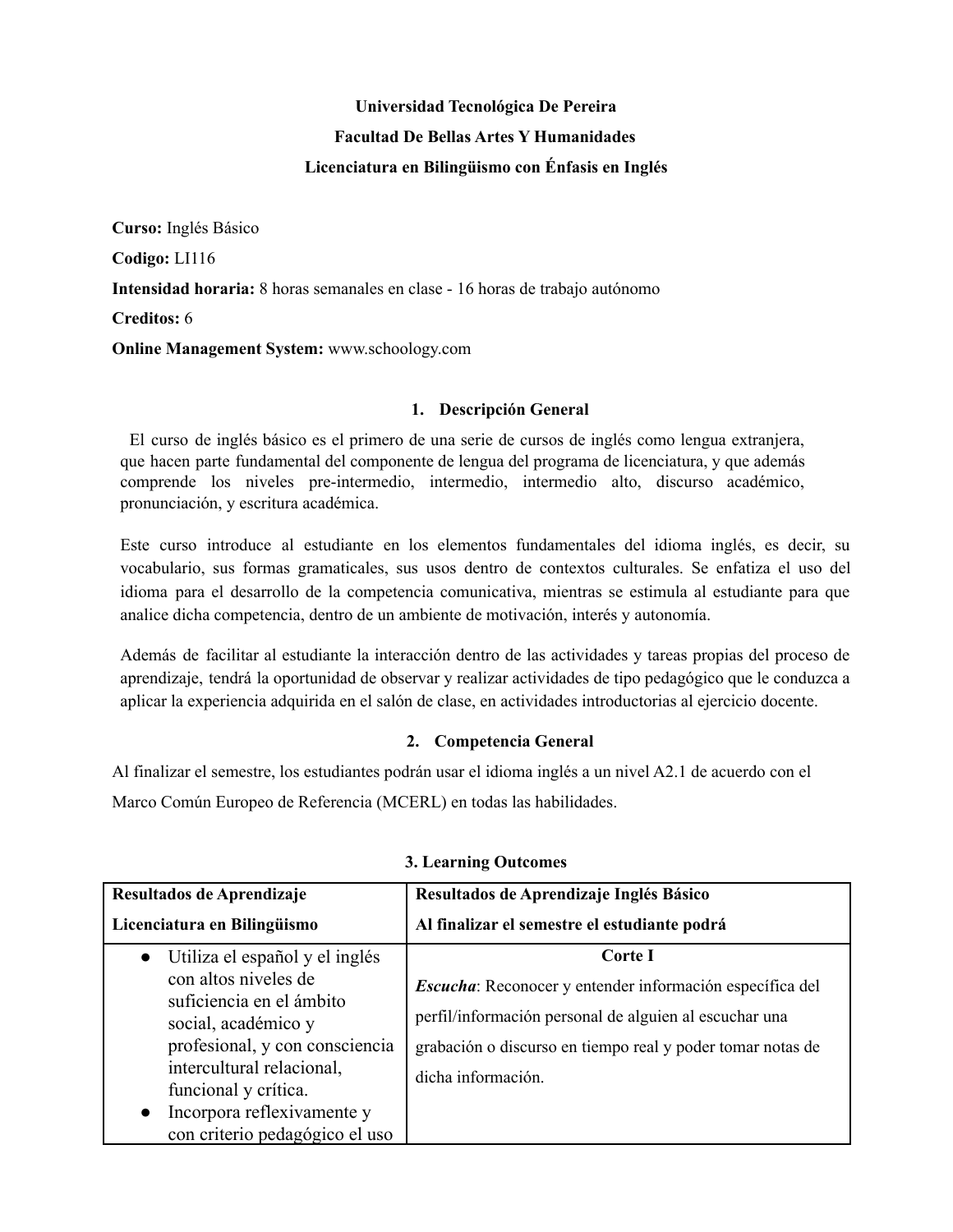de las TIC en el desarrollo de procesos educativos.

- Analiza, diseña y adapta instrumentos y estrategias para evaluar y autoevaluar tanto el desarrollo bilingüe y bicultural de los estudiantes como su propia práctica educativa a fin de reflexionar y plantear acciones de mejora que promuevan su desarrollo profesional.
- Construye, gestiona e implementa propuestas estratégicas de trabajo en su campo profesional fundamentadas en principios disciplinares, pedagógicos, investigativos e interculturales como resultado del trabajo colaborativo en el que hace uso de sus fortalezas, habilidades propias y del colectivo.
- Apropia criterios de sostenibilidad ambiental en la vida profesional y cotidiana.

*Habla*: Presentar información relevante de un país, contrastando sus estereotipos a través de una presentación oral/monólogo apoyándose en material visual. *Lectura*: Usar diferentes estrategias de lectura como: 'skimming,scanning, cognates, linking back devices, parts of

speech, synonyms & antonyms' para descifrar/negociar el significado de textos descriptivos.

*Escritura*: Utilizar oraciones simples y compuestas y los conectores "and, but, so" para escribir un texto descriptivo acerca de una persona.

### **Corte II**

*Escucha*: entender las ideas principales y detalles específicos de un discurso descriptivo.

*Habla*: Utilizar el repertorio lingüístico adquirido en el curso para realizar la presentación descriptiva de una ciudad y su cultura gastronómica.

*Lectura*: Utilizar la representación diagramática apoyada por TICs como una estrategia para analizar y entender la estructura de un texto. Analizar el contexto de una oración para descifrar/negociar el significado de un texto.

*Escritura*: utilizar oraciones básicas, compuestas y complejas para realizar un texto descriptivo de un lugar y sus características más distintivas.

## **Corte III**

*Escucha*: identificar e interpretar correctamente la secuencia de un discurso narrativo. Entender información específica en un relato.

*Habla*: Utilizar efectivamente las TIC y la tipología narrativa para contar una historia/anécdota.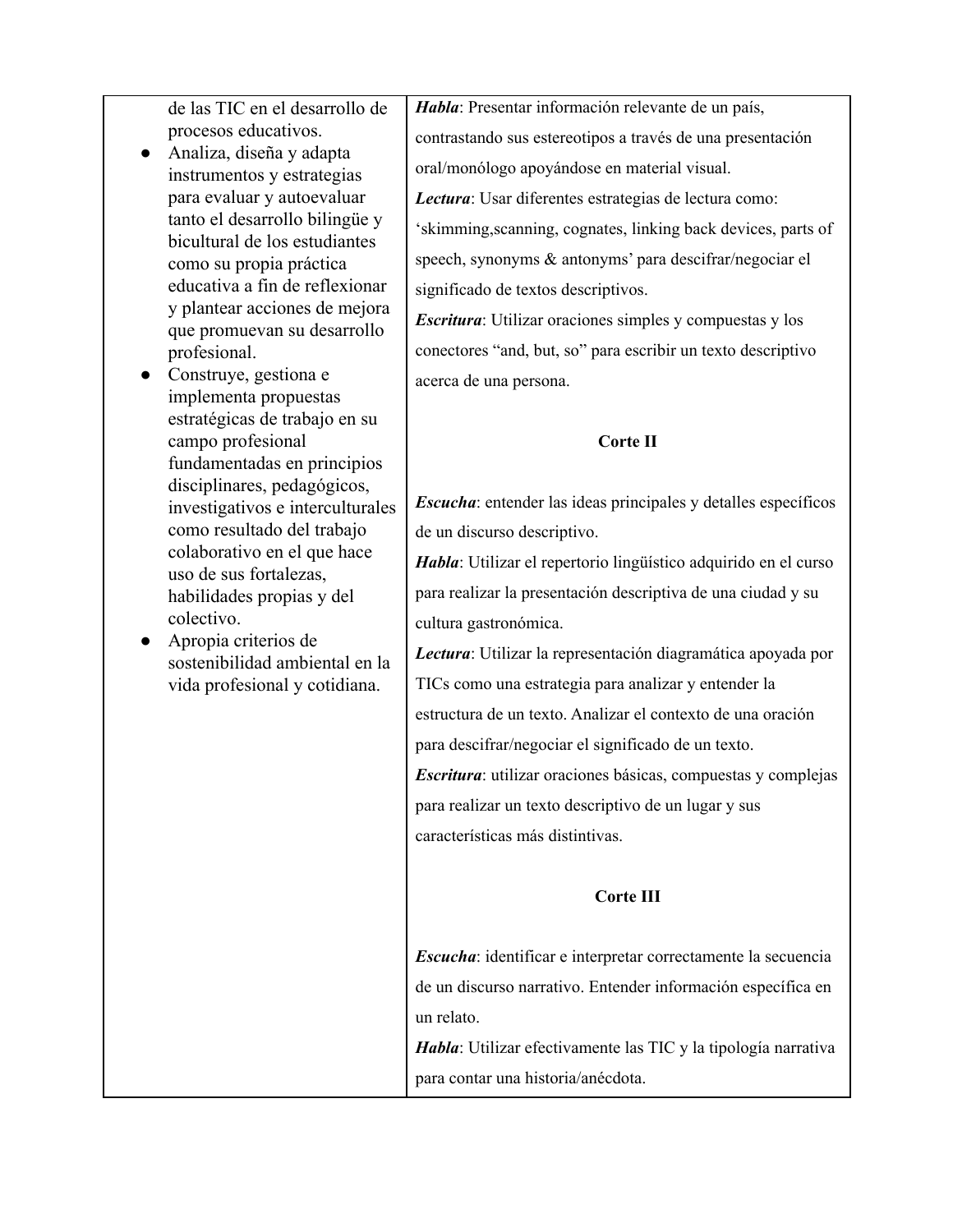| Lectura: Ser capaz de inferir, identificar e interpretar      |
|---------------------------------------------------------------|
| correctamente las intenciones del autor de un texto y la idea |
| principal de este al leerlo.                                  |
| Escritura: Utilizar estrategias como marcadores de tiempo,    |
| lenguaje descriptivo, y estructuras macrotextuales para       |
| escribir un texto narrativo.                                  |
|                                                               |

# **4. Competences to Be Developed in the Course (taken from CEFRL)**

## **4.1 Communicative Language Activities and Strategies**

## *I. Overall listening comprehension:*

- Can follow speech for him/her to assimilate meaning and recognize concrete information on familiar topics encountered in everyday life.
- Can understand some words and expressions when people are talking about him/herself, family, school, hobbies or surroundings, provided they are talking slowly and clearly.

## *II. Overall reading comprehension:*

• Can understand very short and simple texts, picking up familiar names, words and basic phrases and rereading as required.

## **Reading correspondance**

• Can understand short and simple messages sent via social media or email.

# **Reading for orientation**

- Can recognise familiar names, words and very basic phrases on simple notices in the most common everyday situations
- Can understand cultural differences and basic information.
- Can find and understand simple, important information in written material.

# **Reading for information & argument**

- Can get an idea of the content of simpler informational material and short simple descriptions, especially if there is visual support.
- Can understand short texts on subjects of personal interest written with simple words and supported by illustrations and pictures.

# **Identifying cues and inferring (spoken & written)**

**●** Can deduce the meaning of an unknown word for a concrete action or object, provided the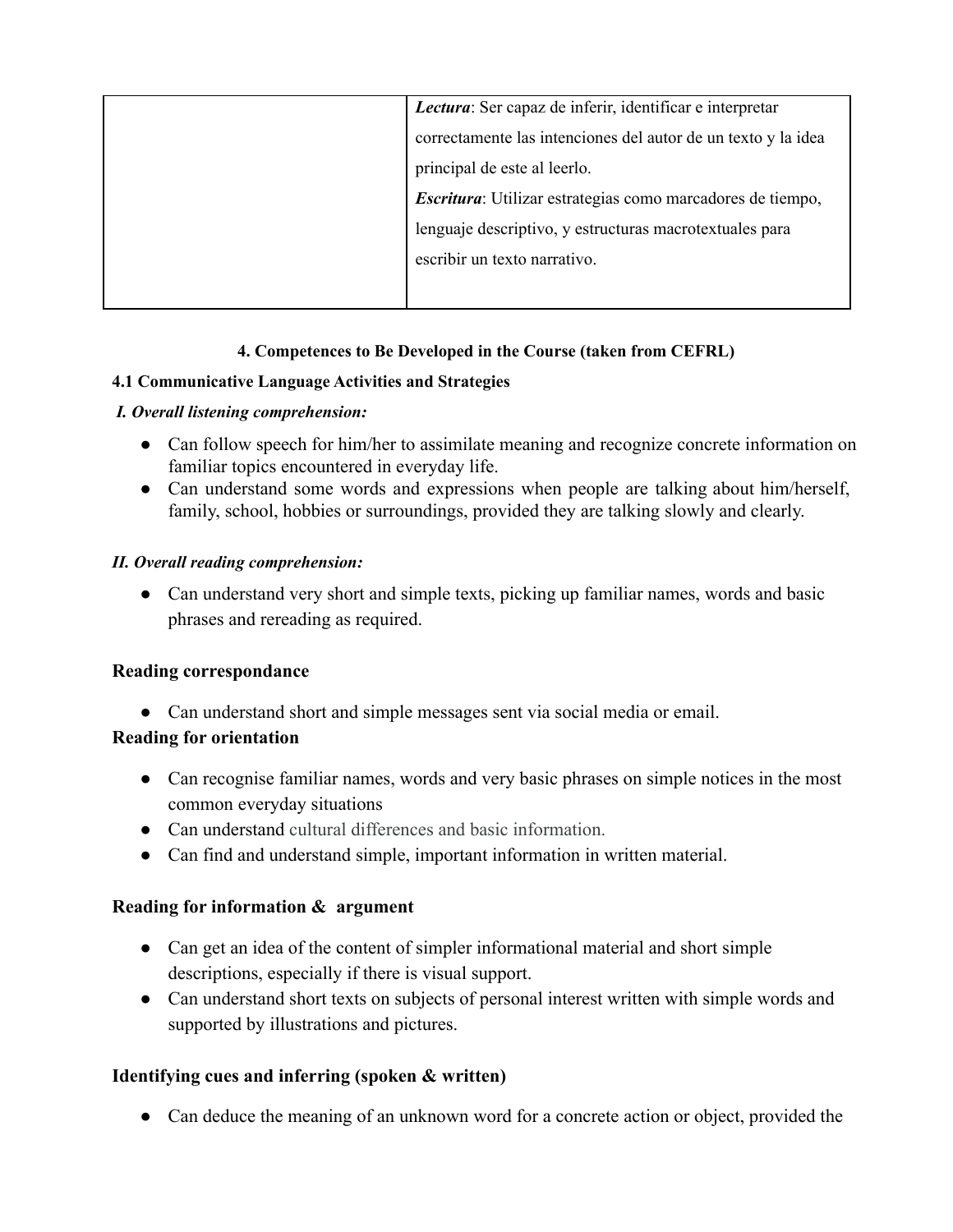surrounding text is very simple, and on a familiar everyday subject.

## *III. Overall Spoken production:*

• Can produce simple sentences about people and places.

## **Sustained monologue: describing experience**

• Can describe him/herself, what he/she does and where he/she lives. Can describe simple aspects of his/her everyday life in a series of simple sentences, using simple words and basic phrases, provided he/she can prepare in advance.

## **Sustained monologue: giving information**

• Can give a simple description of an object or picture while showing it to others using basic words, phrases and formulaic expressions, provided he/she can prepare in advance.

●

### **Sustained monologue: putting a case**

Can explain what she likes or dislikes about something, why he/she prefers one thing to another, making simple, direct comparisons.

• Can present his/her opinion in simple terms.

## **Public announcements**

• Can deliver short and rehearsed announcements of predictable, learnt content which are intelligible to listeners who are prepared to concentrate.

## **Addressing audiences**

• Can read a very short, rehearsed statement.

## **Planning strategies**

**●** *Planning*: Can recall and rehearse an appropriate set of phrases from his/her repertoire. *Compensating*: Can use gestures to support simple words in expressing a need.

#### *IV. Overall spoken interaction:*

#### **Speaking interaction**

• Can interact in a simple way at a slow rate of speech, rephrasing and repair. Can ask and answer simple questions, initiate and respond to simple statements in areas of immediate need or on very familiar topics.

## **Understanding the interlocutor**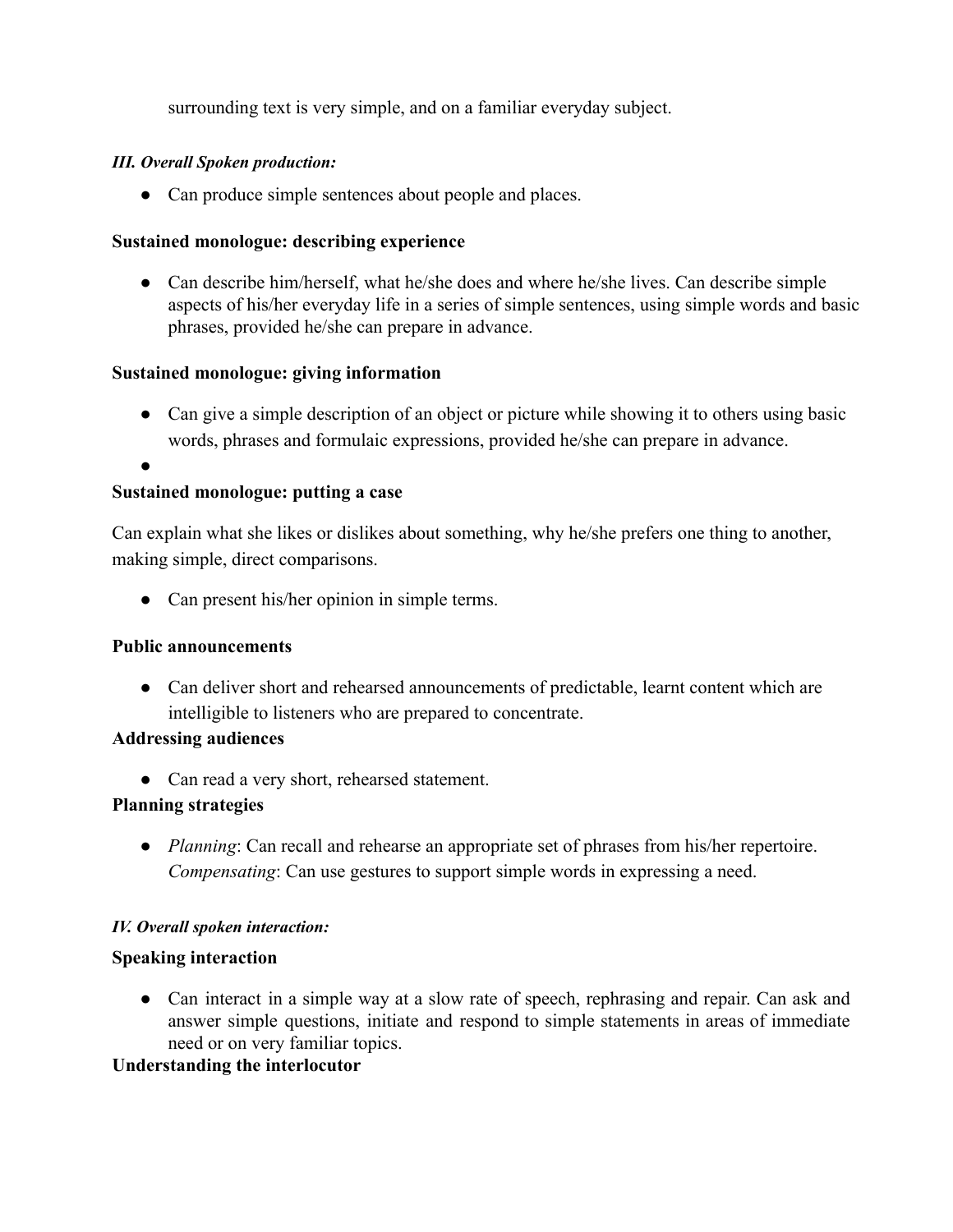- Can understand everyday expressions aimed at the satisfaction of simple needs of a concrete type, delivered directly to him/her in clear, slow and repeated speech by a sympathetic speaker.
- Can understand questions and instructions addressed carefully and slowly to him/her and follow short, simple directions.

## **Conversation**

- Can understand everyday expressions aimed at the satisfaction of simple needs of a concrete type, delivered directly to him/her in clear, slow and repeated speech by a sympathetic speaker.
- Can take part in a simple conversation of a basic factual nature on a predictable topic, e.g. his/her home country, family,school.
- Can make an introduction and use basic greeting and leave-taking expressions.

# **Informal discussion**

- Can exchange likes and dislikes for sports, foods, etc., using a limited repertoire of expressions, when addressed clearly, slowly and directly.
- Can discuss everyday practical issues in a simple way when addressed clearly, slowly and directly. Can discuss what to do, where to go and make arrangements to meet. Can express opinions in a limited way.

## **Formal discussion**

• Can say what he/she thinks about things when addressed directly in a formal meeting, provided he/she can ask for repetition of key points if necessary

## **Goal oriented cooperation**

- Can understand questions and instructions addressed carefully and slowly to him/her and follow short, simple directions.
- Can act on basic instructions that involve times, locations, numbers etc.
- Can ask people for things, and give people things

# **Obtaining good and services**

- Can ask people for things and give people things.
- Can ask for food and drink using basic expressions.
- Can handle numbers, quantities, cost and time."

## **Information exchange**

- "Can understand questions and instructions addressed carefully and slowly to him/her and follow short, simple directions.
- Can ask and answer simple questions, initiate and respond to simple statements in areas of immediate need or on very familiar topics.
- Can ask and answer questions about themselves and other people, where they live, people they know, things they have.
- Can indicate time by such phrases as next week, last Friday, in November, three o'clock.
- Can express numbers, quantities and cost in a limited way.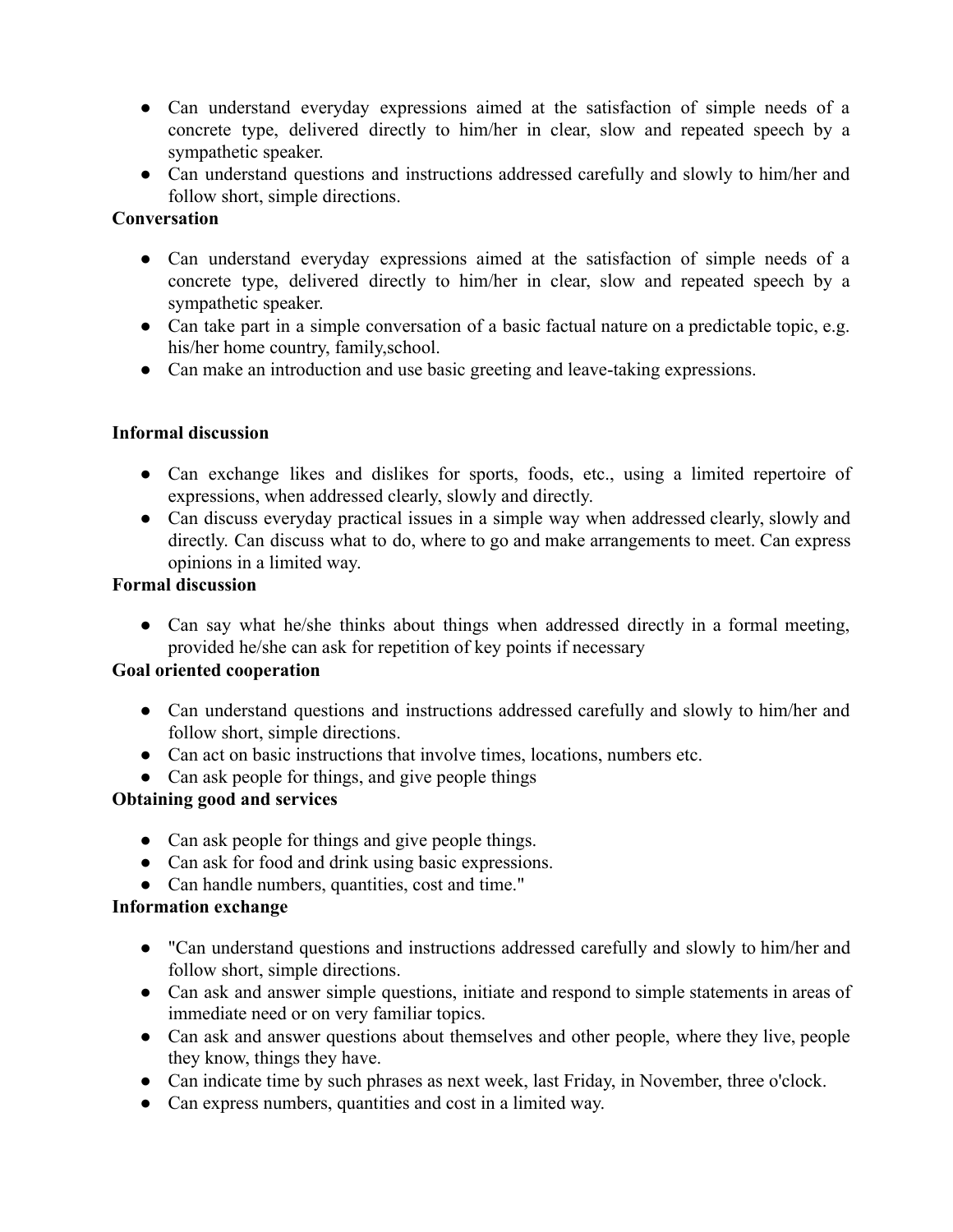• Can name the colour of clothes or other familiar objects and can ask the colour of such objects.

## **Interviewing and being interviewed**

• Can reply in an interview to simple direct questions spoken very slowly and clearly in direct non-idiomatic speech about personal details.

## **Using telecommunications**

- Can, given repetition and clarifications, participate in a short, simple phone conversation with a known person on a predictable topic, e.g. arrival times, arrangements to meet.
- Can understand a simple phone message (e.g. 'My flight is late. I will arrive at ten o'clock.'), confirm details of the message and pass it on by phone to other people concerned."

# **Strategies**

- *Taking the floor:* Can use simple techniques to start, maintain, or end a short conversation. Can initiate, maintain and close simple, face-to-face conversation. Can ask for attention.
- *Cooperating***:** Can indicate when he/she is following
- *Asking for clarification:* Can say he/she didn't follow. Can signal non-understanding and ask for a word to be spelt out. Can indicate with words, intonation and gestures that he/she does not understand. Can express in a simple way that he/she does not understand."

## *V. Overall written production:*

- Can give information in writing about matters of personal relevance using simple words and basic expressions.
- Can write simple and compound sentences.

# **Creative writing**

- Can write simple sentences about themselves and people, where they live and what they do.
- Can describe in simple language what a place looks like.
- Can use simple words and phrases to describe certain everyday objects (e.g. the colour of a car, whether it is big or small).

# **Written reports and essays**

- Can write simple texts on familiar subjects of interest, linking sentences with connectors like 'and,' 'because,' or 'then.'
- Can give his/her impressions and opinions in writing about topics of personal interest (e.g. lifestyles and culture, stories), using basic everyday vocabulary and expressions.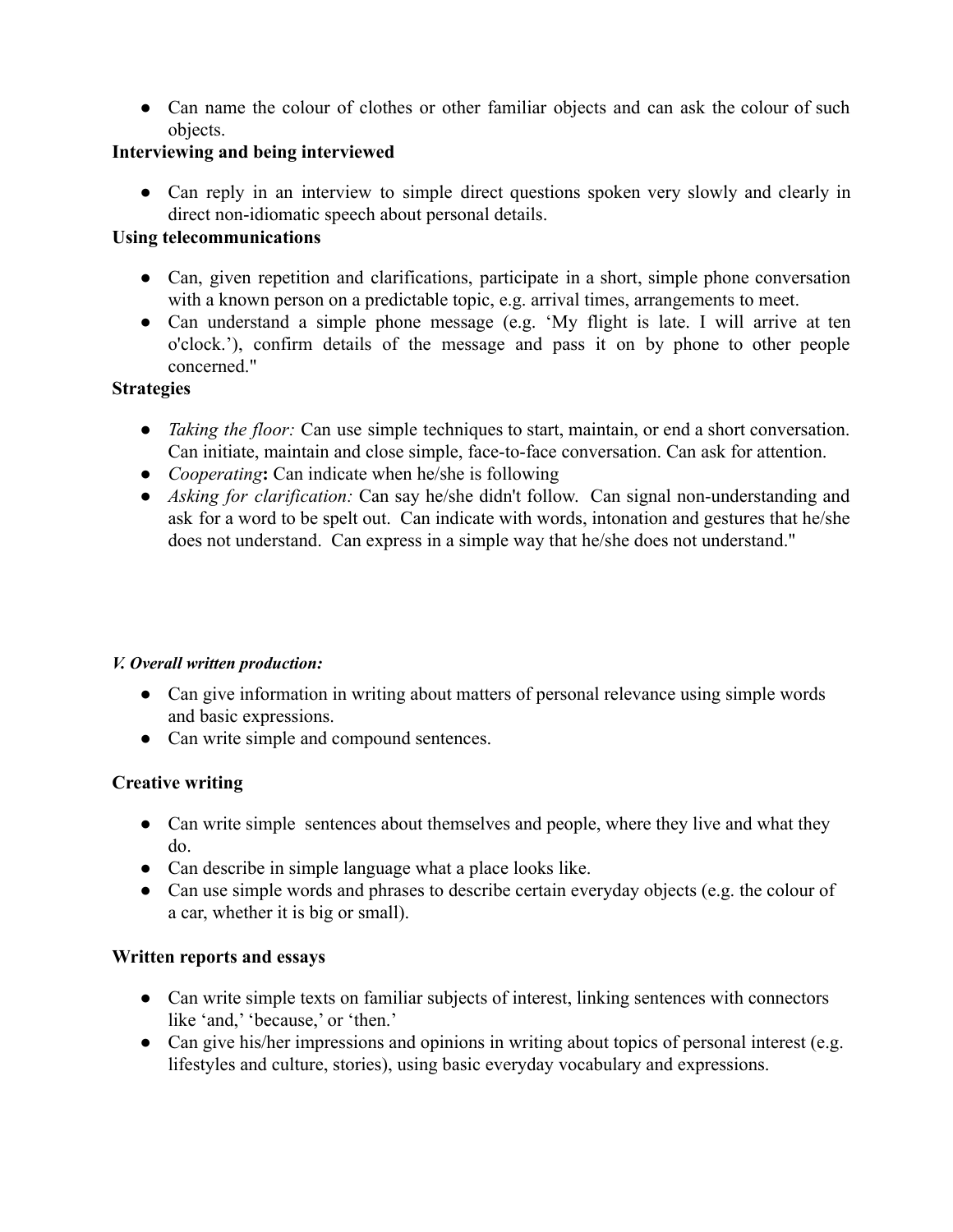## **4.6 Writing Interaction**

#### **Overall written interaction**

• Can ask for or pass on personal details in written form.

## **Correspondence**

- Can write messages and online postings as a series of very short sentences about hobbies and likes/dislikes, using simple words and formulaic expressions, with reference to a dictionary.
- Can write a short, very simple message (e.g. a text message) to friends to give them a piece of information or to ask them a question

### **Notes, messages and forms**

- Can write numbers and dates, own name, nationality, address, age, date of birth or arrival in the country etc. such as on a hotel registration form.
- Can leave a simple message giving information on e.g. where he/she has gone, what time he/she will be back. (e.g. 'Shopping: back at 5 p.m.')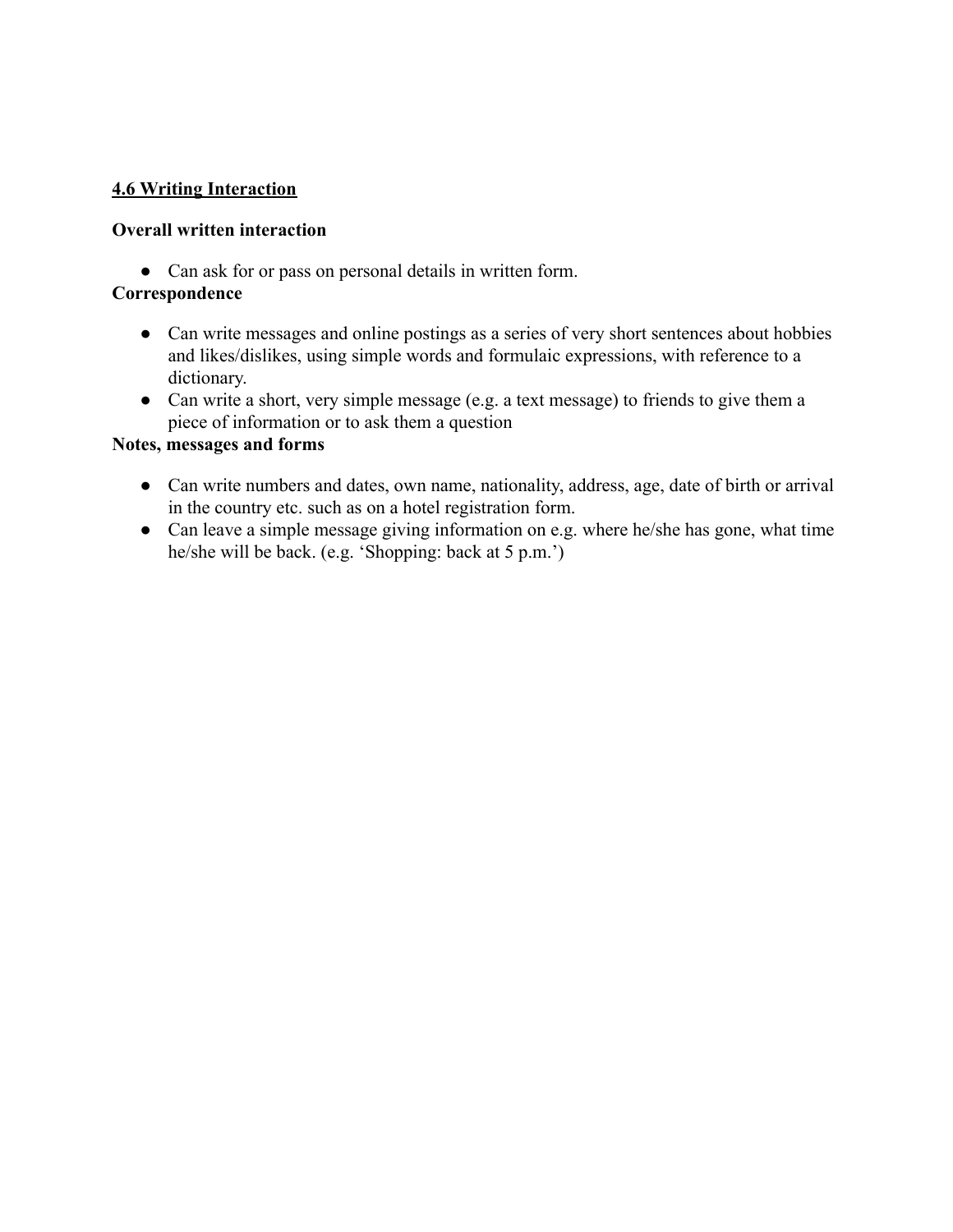### **4.2 Communicative Language Competences**

### **Linguistic competence**

#### **General range**

- Has a basic range of simple expressions about personal details and needs of a concrete type.
- Can use some basic structures in some clause sentences with some omission or reduction of elements.

### **Vocabulary range**

**●** Has a basic vocabulary repertoire of words and phrases related to people, housing and places.

### **Grammatical accuracy**

**●** Shows control of a few simple grammatical structures and sentence patterns in a learnt repertoire.

### **Vocabulary control**

• Can control a narrow repertoire dealing with concrete everyday needs.

## **Phonological control**

- Pronunciation of a limited repertoire of learnt words and phrases can be understood.
- Can reproduce correctly a limited range of sounds as well as the stress on simple, familiar words and phrases.

## **Orthographic control**

- Can copy familiar words and short phrases.
- Can spell simple words.
- **●** Can use basic punctuation (e.g. full stops, question marks)

## **Sociolinguistic appropriateness**

• Can establish basic social contact by using the simplest everyday polite forms of: greetings and farewells; introductions; saying please, thank you, sorry etc.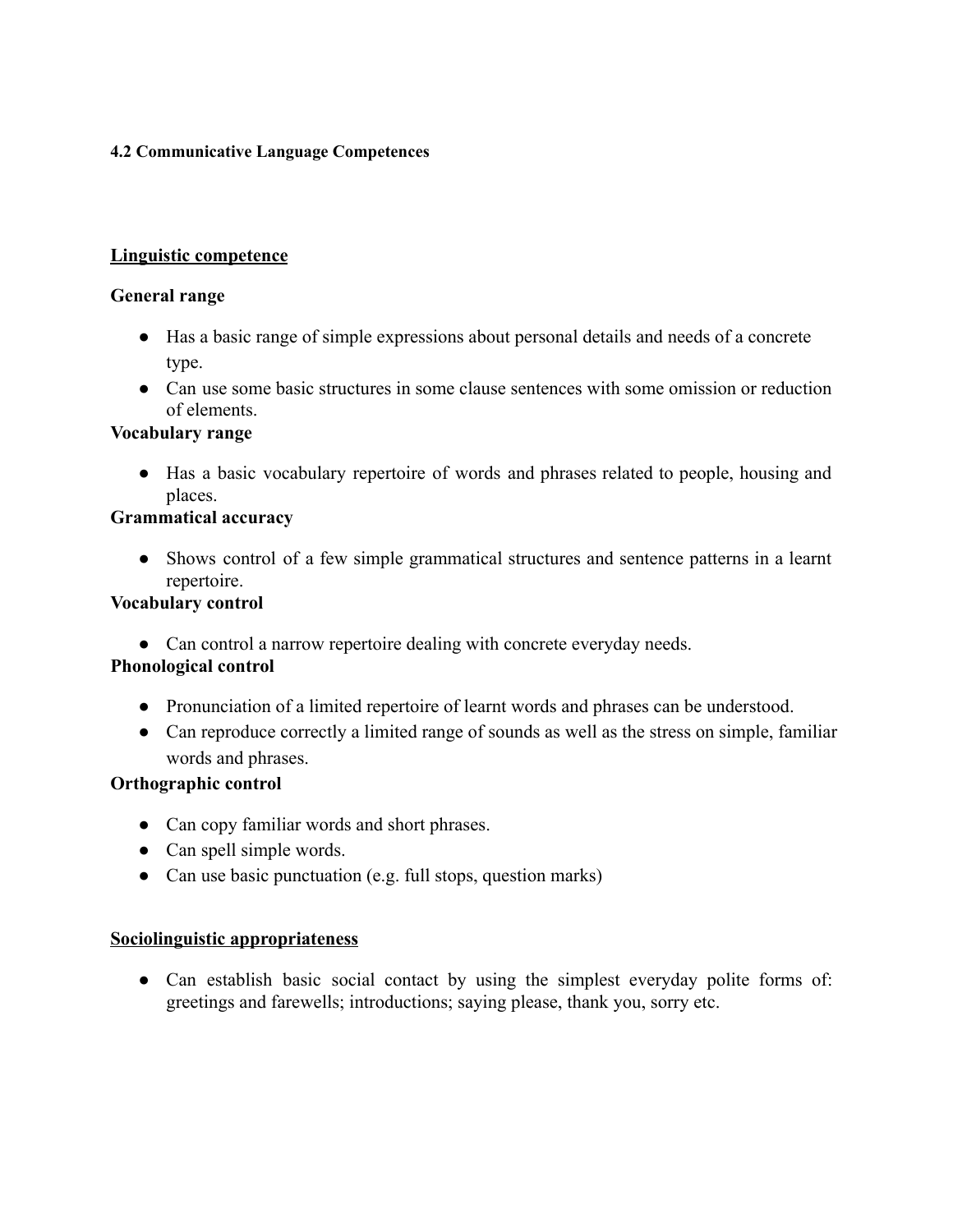## **Pragmatic competence**

# **Flexibility**

- Can use simple techniques to start, maintain, or end a short conversation.
- Can initiate, maintain and close simple, face-to-face conversation.
- Can ask for attention.

## **Thematic development**

- Can tell a story or describe something in a paragraph.
- Can give an example of something in a very simple text.

## **Coherence**

- Can link groups of words with simple connectors like 'and, 'but' and 'because'.
- Can link words or groups of words with very basic linear connectors like 'and' or 'then'.

## **Propositional precision**

• Can communicate basic information about personal details and needs of a concrete type in a simple way.

# **Spoken fluency**

• Can manage short utterances, with some pausing to search for expressions, to articulate less familiar words, and to repair communication

# **Plurilingual and Pluricultural Competence**

## **Building on pluricultural repertoire**

• Can recognise different ways of numbering, measuring distance, telling the time, etc. even though he/she may have difficulty applying this in even simple everyday transactions of a concrete type.

# **Plurilingual comprehension**

• Can recognise internationalisms and words common to different languages (e.g. Haus/hus/house) to: deduce the meaning of simple signs and notices; identify the probable message of a short, simple, written text; follow in outline short, simple social exchanges conducted very slowly and clearly in his/her presence; deduce what people are trying to say directly to him/her.

# **Building on plurilingual repertoire**

● Can use a very limited repertoire in different languages to conduct a very basic, concrete, everyday transaction with a collaborative interlocutor.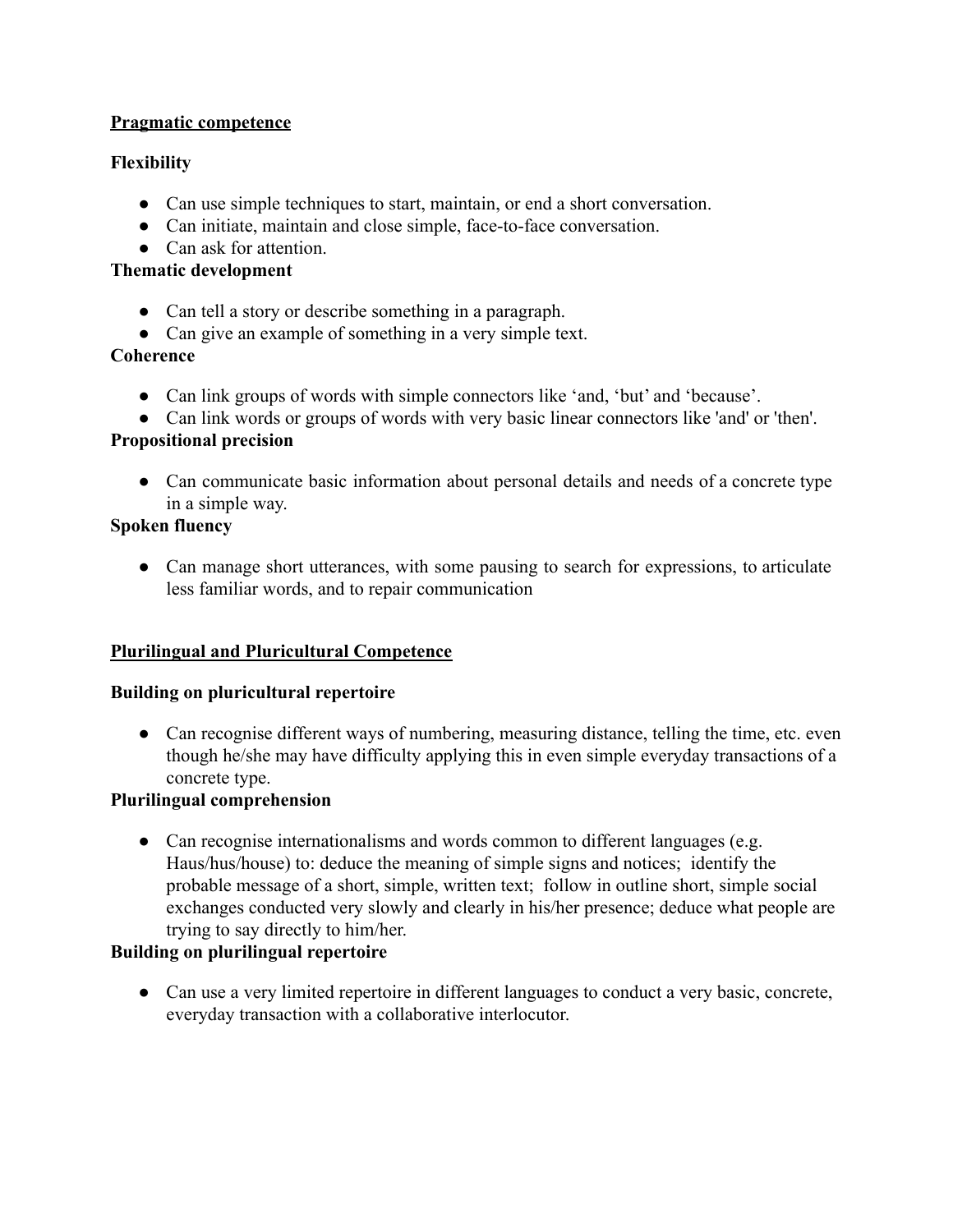#### **4. Metodología**

Una de las metodologías utilizadas en esta asignatura es la de enseñanza de lenguas basada en competencias. En ella, los participantes del curso desarrollan habilidades comunicativas en lengua inglesa especificadas en las competencias propuestas en este programa. De igual manera, la instrucción basada en tareas y el enfoque comunicativo tienen un papel importante en la planeación, desarrollo y evaluación del curso por la naturaleza del mismo. Finalmente, el enfoque basado en contenidos se aplica a partir del estudio del componente didáctico como contenido específico de la asignatura.

La asignatura se desarrollará en ambientes de aprendizaje tales como el aula de clase, laboratorios, biblioteca, plataforma virtual, clubes de inglés y el hogar. El docente realizará el papel fundamental de facilitador del proceso de aprendizaje holístico. Éste último implica la integración de las cuatro habilidades básicas del lenguaje en el marco de la competencia comunicativa. Además, el curso propenderá por el desarrollo de competencias pedagógicas fundamentales que empoderan al docente en formación.

### **5. Contents**

|        | <b>Grammatical structures</b>                                                                                  | <b>Themes and contents</b>                                                    | <b>Tasks</b>                                                                                                                                                                    |
|--------|----------------------------------------------------------------------------------------------------------------|-------------------------------------------------------------------------------|---------------------------------------------------------------------------------------------------------------------------------------------------------------------------------|
| Term 1 | Simple present<br>and present<br>progressive: uses,<br>affirmative,<br>negative and<br>interrogative<br>form.  | Cultural differences<br>Beauty stereotypes                                    | Writing &<br><b>Speaking Task: A</b><br>fact file (writing)<br>including a video<br>with the factual<br>information of the<br>chosen country<br>(speaking).                     |
| Term 2 | Countable nouns $\&$<br>Uncountable Nouns: use<br>of quantifiers, partitives<br>and plural irregular<br>forms. | A world of food<br>Ways of living (Types<br>of Houses)<br>Cosmopolitan cities | Writing &<br>$\bullet$<br><b>Speaking Task: A</b><br>city guide project<br>brochure (writing)<br>including a video<br>describing the<br>typical food of the<br>city (speaking). |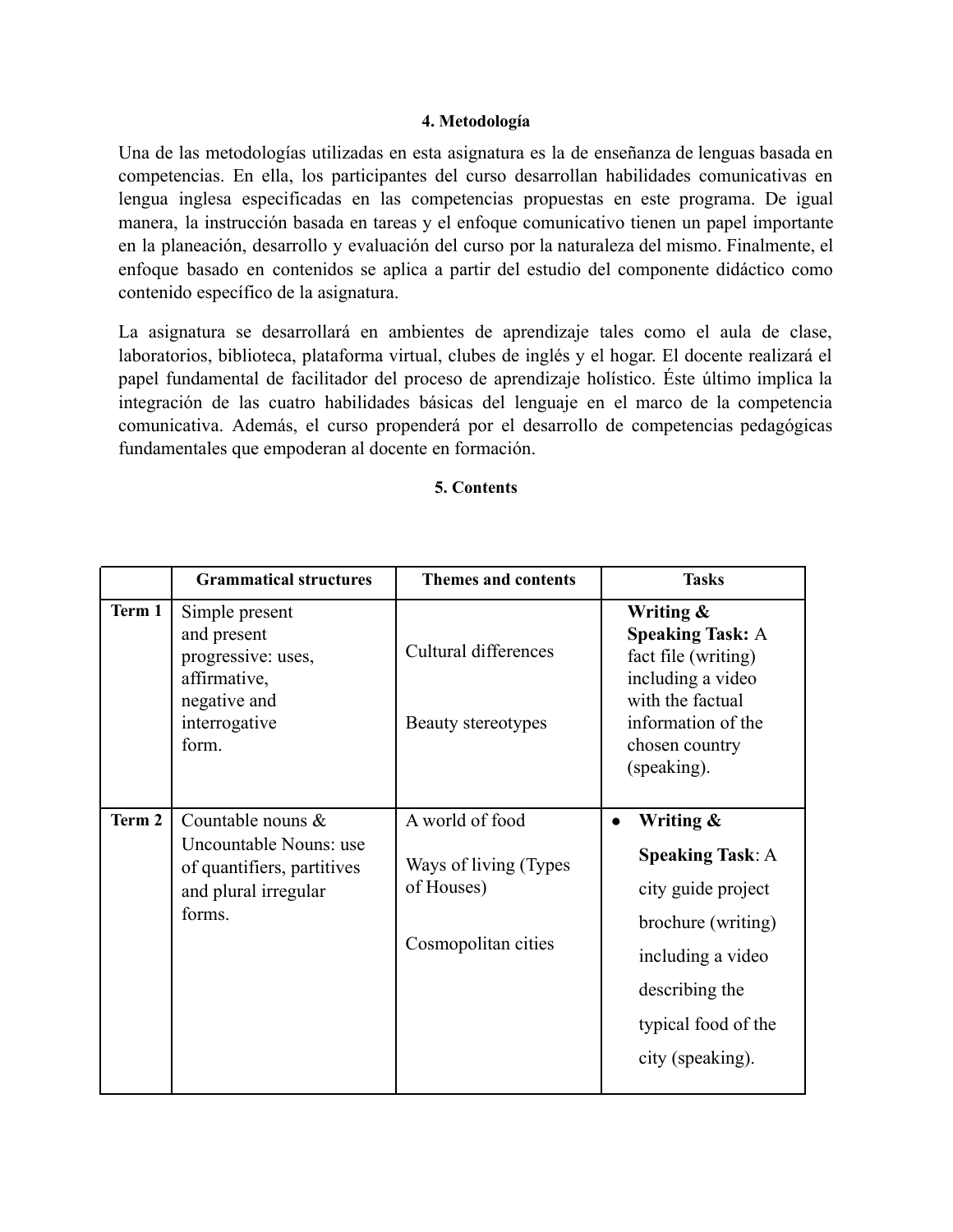| Term 3 | simple past<br>$\bullet$      |                    | Writing &<br>$\bullet$  |
|--------|-------------------------------|--------------------|-------------------------|
|        | past progressive<br>$\bullet$ | Life experiences   | <b>Speaking Task: A</b> |
|        |                               | Historical figures | visual storytelling     |
|        |                               |                    | (speaking) including    |
|        |                               |                    | a narrative             |
|        |                               |                    | paragraph (writing)     |
|        |                               |                    |                         |

#### **6. Course Assessment**

La evaluación que se implementará durante la asignatura tendrá tres características:

**Formativa**: Ya que será un proceso constante en el cual se espera que el estudiante tome control de su propio aprendizaje.

**Sumativa**: Debido a que incluye los logros alcanzados con evidencia cuantitativa.

**Metacognitiva**: Dado que intenta promover la reflexión del estudiante sobre su propio aprendizaje.

| Parcial primer término       | 25% |
|------------------------------|-----|
| Trabajo en clase y quizzes 1 | 5%  |
| Parcial segundo término      | 25% |
| Examen final                 | 30% |
| Trabajo en clase y quizzes 2 | 15% |

Las habilidades lingüísticas en cada término (comprensión auditiva, lectura, expresión oral, escritura y uso del inglés) se pueden evaluar de una de las dos formas siguientes.

Exámenes estandarizados: prueba administrada y calificada de una manera estándar consistente (similar a los exámenes internacionales para certificar el dominio del idioma)

Tareas: los alumnos participan en la realización de tareas comunicativas a través de una serie de actividades secuenciales que conducen a la elaboración de un producto final. Tales actividades, que practican las habilidades lingüísticas, el trabajo cooperativo y un producto final, explicarán el progreso del alumno.